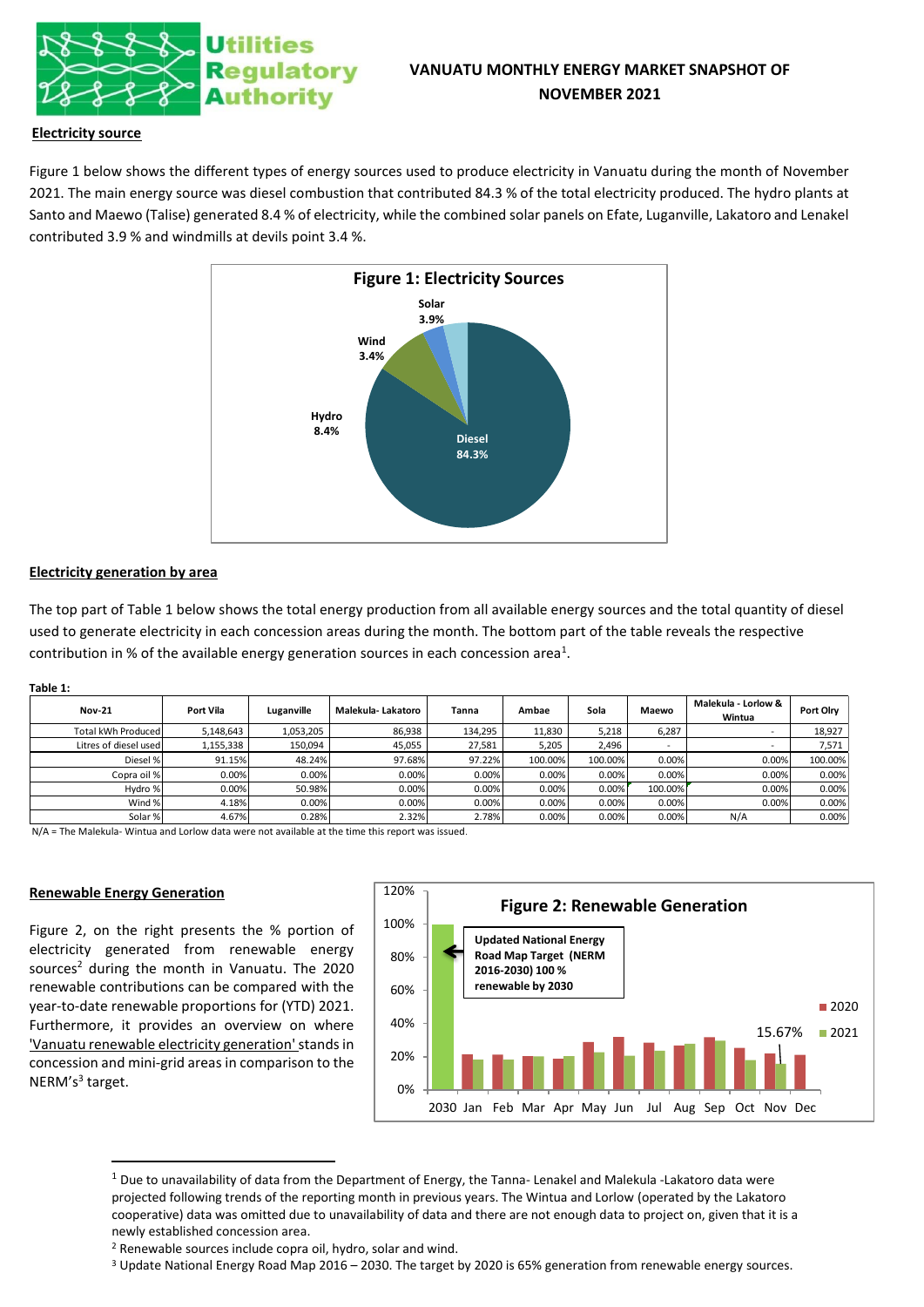# **Number of customers**

Table 2 outlines number of customers in different concession areas in Vanuatu (See notes for more information on concessionaires).

| Table 2:               |           |            |              |          |     |                            |     |                  |               |  |
|------------------------|-----------|------------|--------------|----------|-----|----------------------------|-----|------------------|---------------|--|
| $Nov-21$               |           |            |              |          |     |                            |     |                  |               |  |
| Customer numbers       | Port Vila | Luganville | <b>Tanna</b> | Malekula |     | Port Olry   Talise (Maewo) |     | Ambae Vanua Lava | Wintua-Lorlow |  |
| Total active customers | 16,142    | 3,805      | 1,380        | 1.232    | 352 | 231                        | 129 | 78               | 116           |  |

# **Fuel cost index**

Figure 3, on the right discloses the fuel price index. It is not showing the price per liter of diesel but the evolution or movement of fuel price in 2021. The index point is updated to start 100 points in January 2020 to cater for electricity service areas that their operational data becomes available thereafter.

At the time this report was issued, the Department of Energy was not able to provide the necessary data to compute the fuel price index for Tanna and Malekula since August 2021 (As shown in the graph).

# **Electricity Price**

UNELCO<sup>4</sup> tariff for the month of November 2021 is 55.39 Vatu/kWh. VUI<sup>5</sup> , DoE<sup>6</sup> and the Wintua/Lorlow electrical Cooperative's<sup>7</sup> applicable tariff of the same month is 38.52, 49 and 58 Vatu/kWh respectively.

UNELCO's actual operational parameters for a reporting month are typically utilized to compute electricity tariff for the following month.

DoE's tariff is fixed at 49.00 VT/kWh after a subsidy was provided by the Vanuatu Government to assist DoE with the operational costs of Tanna and Malekula, as the tendering process of the concession areas was still ongoing.





<sup>4</sup> Union Electrique du Vanuatu Limited, <<UNELCO LIMITED>>, supply electricity in Port Vila

<sup>5</sup> Vanuatu Utilities Infrastructure supplies electricity in Luganville and Port Olry (Santo), Sola (Banks) and Talise (Maewo).

<sup>6</sup> The Department of Energy (DoE) supplies electricity in the Tanna and Malekula concessions since mid-July 2020 and has commenced charging tariff in October of 2020.

 $^7$  Lakatoro cooperative is operating the newly established Solar grid at Wintua and Lorlow in Malekula. For more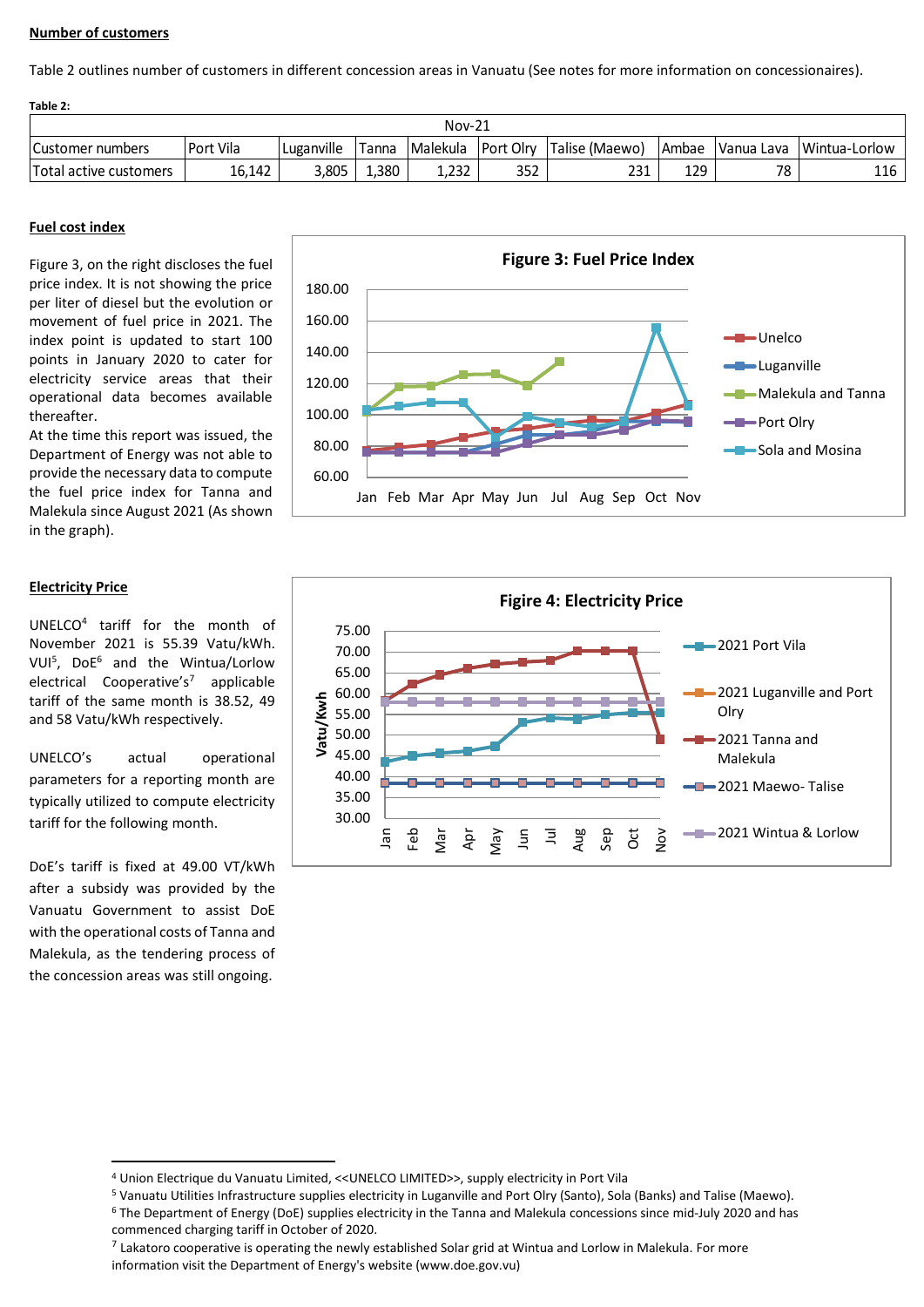# **Total Electricity Generated and Sold<sup>8</sup> within the concession areas.**

Total power produced increased by 3.16 % from preceding month; comparing it with the equivalent month in previous calendar year, the total power generated also increased by 7.0%.

Total power sold during the month increased by 6.3 % from previous month and also increased by 11.2 % for the corresponding month in 2020.

Changes in power produced and sold are entirley dependent on consumption within the reporting month.



*The data utilized in creating this monthly energy snapshot does not include electricity production outside of a concession agreement or MOU.*



#### *About the Utilities Regulatory Authority (URA)*

The URA is the independent economic regulator for water and electricity services in Vanuatu, established by the URA Act no. 11 of 2007 with amendments.

As part of its functions, the Commission is monitoring the provision of electricity and water by utility companies and public services, promoting access and the long-term interest of the customers.

Please call us if you have any question on (678) 23335 or visit our office at the Office of the Utilities Regulatory Authority, VNPF Compound, Corner Pierre Lamy & Andre Ballande Street, Port Vila, Vanuatu.

**www.ura.gov.vu**

The URA welcomes suggestions and feedbacks from readers of this monthly energy snapshot report. Any readers desiring to seek clarity of this report are encouraged to seek clarity from the URA should they do not understand any part of this report.

<sup>8</sup> Monthly energy sold in UNELCO's Concessions for the reporting month is estimated based on actual proportion of energy sold to total energy produced in comparable month for the previous calendar year.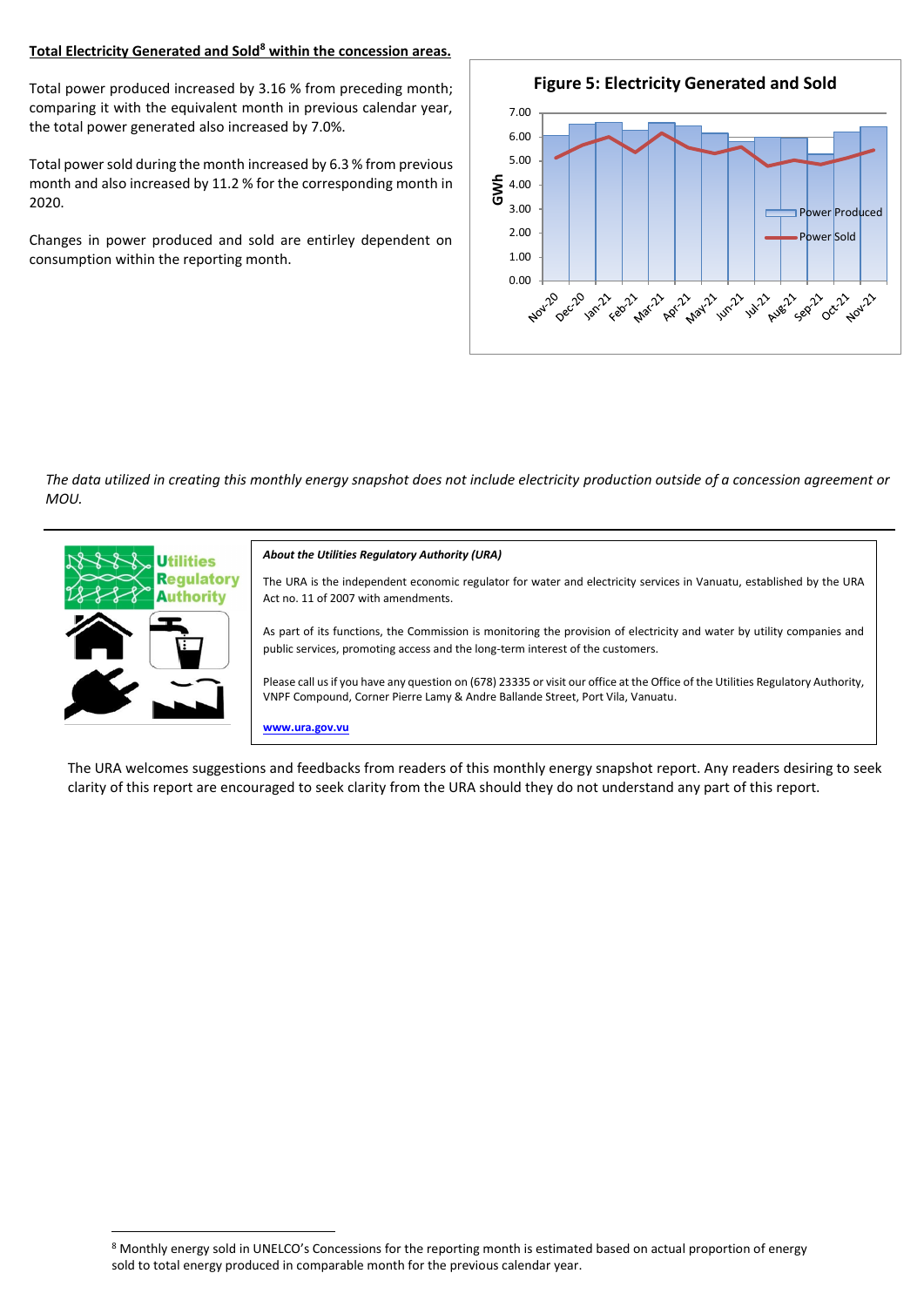

## **Olgeta sos blong Elektrisiti**

Graf 1 we i stap daon ia i soemaot olgeta difren kaen sos blong eneji we oli produsum elektrisiti long Vanuatu long manis Novemba 2021. Mein sos blong eneji hemi disel we i givhan long 84.3 % blong totol elektrisiti we oli mekem. Haedro long Santo mo Maewo (Talise) i jeneretem 8.4 % blong elektrisiti, ol sola panel long Efate, Luganville, tugeta wetem Lakatoro mo Lenakel oli kontribut long 3.9 % mo win mil long Devil's Point i jeneretem 3.4 %.



# **Amaon blong Elektrisiti we olgeta eria oli yusum**

Long top pat blong tebol we i stap ia i soemaot totol prodaksen blong eneji we i kam long evri sos we i stap naoia mo totol kwantiti blong disel we oli yusum blong jeneretem elektrisiti long wanwan konsesen eria long manis Novemba 2021. Pat blong tebol we i stap daon ia i soemaot olsem wanem wanwan konsesen eria oli generetem eneji mo olgeta wanwan shea blong eneji  $s$ os $^1$ .

#### **Tebol 1:**

| <b>Nov-21</b>         | Port Vila | Luganville | Malekula- Lakatoro | Tanna   | Ambae   | Sola    | Maewo                    | Malekula - Lorlow &<br>Wintua | Port Olry |
|-----------------------|-----------|------------|--------------------|---------|---------|---------|--------------------------|-------------------------------|-----------|
| Total kWh Produced    | 5,148,643 | 1,053,205  | 86.938             | 134,295 | 11.830  | 5.218   | 6.287                    |                               | 18,927    |
| Litres of diesel used | 1,155,338 | 150.094    | 45,055             | 27.581  | 5.205   | 2.496   | $\overline{\phantom{a}}$ |                               | 7.571     |
| Diesel %              | 91.15%    | 48.24%     | 97.68%             | 97.22%  | 100.00% | 100.00% | 0.00%                    | 0.00%                         | 100.00%   |
| Copra oil %           | 0.00%     | 0.00%      | 0.00%              | 0.00%   | 0.00%   | 0.00%   | 0.00%                    | 0.00%                         | 0.00%     |
| Hydro %               | 0.00%     | 50.98%     | 0.00%              | 0.00%   | 0.00%   | 0.00%   | 100.00%                  | 0.00%                         | 0.00%     |
| Wind %                | 4.18%     | 0.00%      | 0.00%              | 0.00%   | 0.00%   | 0.00%   | 0.00%                    | 0.00%                         | 0.00%     |
| Solar %               | 4.67%     | 0.28%      | 2.32%              | 2.78%   | 0.00%   | 0.00%   | 0.00%                    | N/A                           | 0.00%     |

N/A = The Malekula- Wintua and Lorlow data were not available at the time this report was issued.

### **Riniuebol Eneji Jeneresen**

Graf 2 long raet ia hemi ripresentem shea blong elektrisiti we hemi kamaot long olgeta riniuwebol eneji sos<sup>2</sup> long wan manis. Olgeta riniuwebol kontribusen blong 2020 oli save komperem wetem year-to date (YTD) blong 2021. Mo hemia I givim wan lukluk long wea nao riniuwebol elektrisiti blong Vanuatu hemi stap long hem tede, hemia kopea wetem taket blong NERM<sup>3</sup>.



<sup>&</sup>lt;sup>1</sup> From we Dipatmen blong Eneji i no save givim data, data blong Tanna-Lenakel mo Malekula-Lakatoro oli projektem folem ol trend blong semak manis long ol yia we i pas. Data blong Wintua mo Lorlow (we Lakatoro Koperetiv i ranem) oli ekskludim from we i nogat data we i aveilebol mo i nogat enaf data blong projektem. Hemia from we hemi wan konsesen eria we oli jes setemap. <sup>2</sup> Riniuwebol sos hemi inkludim oel blong kopra, haedo, sola mo win.

<sup>3</sup> Apdeit Nasonal Eneji Rodmap 2016-2030. Taget bifo long 2020 hemi 65% blong jeneresen long riniuebol eneji sos.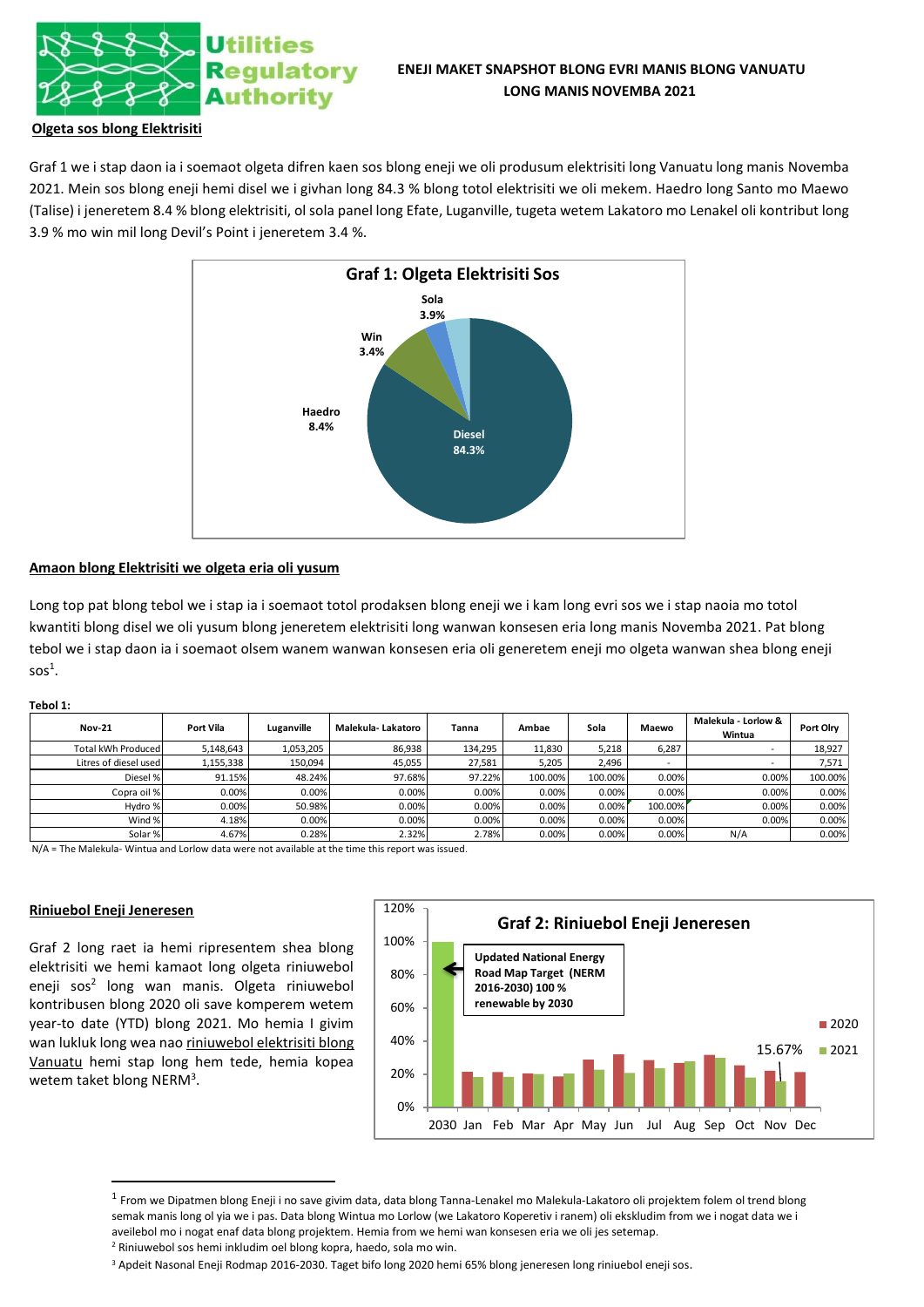# **Namba blong olgeta kastoma**

Tebol ia i givim namba blong olgeta kastoma long ol difren konsesen eria long Vanuatu (luk ol not blong moa infomesen long olgeta we oli holem konsesen).

| Tedol 2:               |           |            |       |                 |           |                |       |             |               |  |  |
|------------------------|-----------|------------|-------|-----------------|-----------|----------------|-------|-------------|---------------|--|--|
| $Nov-21$               |           |            |       |                 |           |                |       |             |               |  |  |
| l Customer numbers     | Port Vila | Luganville | Tanna | <b>Malekula</b> | Port Olrv | Talise (Maewo) | Ambae | IVanua Lava | Wintua-Lorlow |  |  |
| Total active customers | 16,142    | 3,805      | 1,380 | 1,232           | 352       | 231            | 129   | 70          | 116           |  |  |

### **Fuel praes indeks**

**Tebol 2:**

Graf 3 long raet i soemaot praes fuel indeks. Hemi no soemaot praes blong wan lita blong diesel, be hemi soemaot evolusen mo muvmen blong praes blong fuel long 2021.

Oli apdeitem indeks poen blong stat long 100 poen long Januari 2020 blong provaedem ol elektrisiti sevis eria we ol operesonal data blong olgeta i kam aveilebol afta. Long taem we oli givimaot ripot ia, Dipatmen blong Eneji i no save givim data we oli nidim blong kalkuletem fuel praes indeks blong Tanna mo Malekula sins Okis 2021 (olsem we oli soem long graf ia).

# **Praes blong elektrisiti**

Tarif blong UNELCO<sup>4</sup> blong manis Novemba 2021 hemi 55.39 Vatu/kWh. Tarif blong VUI<sup>5</sup> hemi 38.52 Vatu/kWh, blong DoE<sup>6</sup> hemi 49 Vatu/kWh mo tarif blong Wintua/Lorlow elektrikol Koperetiv<sup>7</sup> 58 Vatu/kWh.

UNELCO i stap yusum opereisonal paramita blong wan manis blong wokemaot elektrisiti tarif blong nekis manis.

Tarif blong DoE oli fiksim long 49.00 VT/kWh afta we Vanuatu Gavman I givim wan sabsidi blong givhan long DoE wetem ol opereisonal kost blong Tanna mo Malekula, from we proces blong tenda blong ol konsesen eria i bin stap gohed yet.





<sup>7</sup> Lakatoro koperetiv i putum niufala Sola grid we oli setemap long Wintua mo Lorlow long operesen, hemia long Malekula.

<sup>4</sup> Union Electique du Vanuatu Limited <<UNELCO LIMITED>>, saplae blong elektrisiti long Port Vila

<sup>5</sup> Vanuatu Yutiliti Infrastrakja, i saplae blong elektrisiti long Luganville mo Port Olry (Santo), Sola (Bankis) mo Talise (Maewo).

<sup>6</sup> Dipatmen blong Eneji (DoE) i saplae elektrisiti long Tanna mo Malekula konsesen stat long Julae 2020 mo hemi stat blong jajem tarif long Oktoba blong 2020.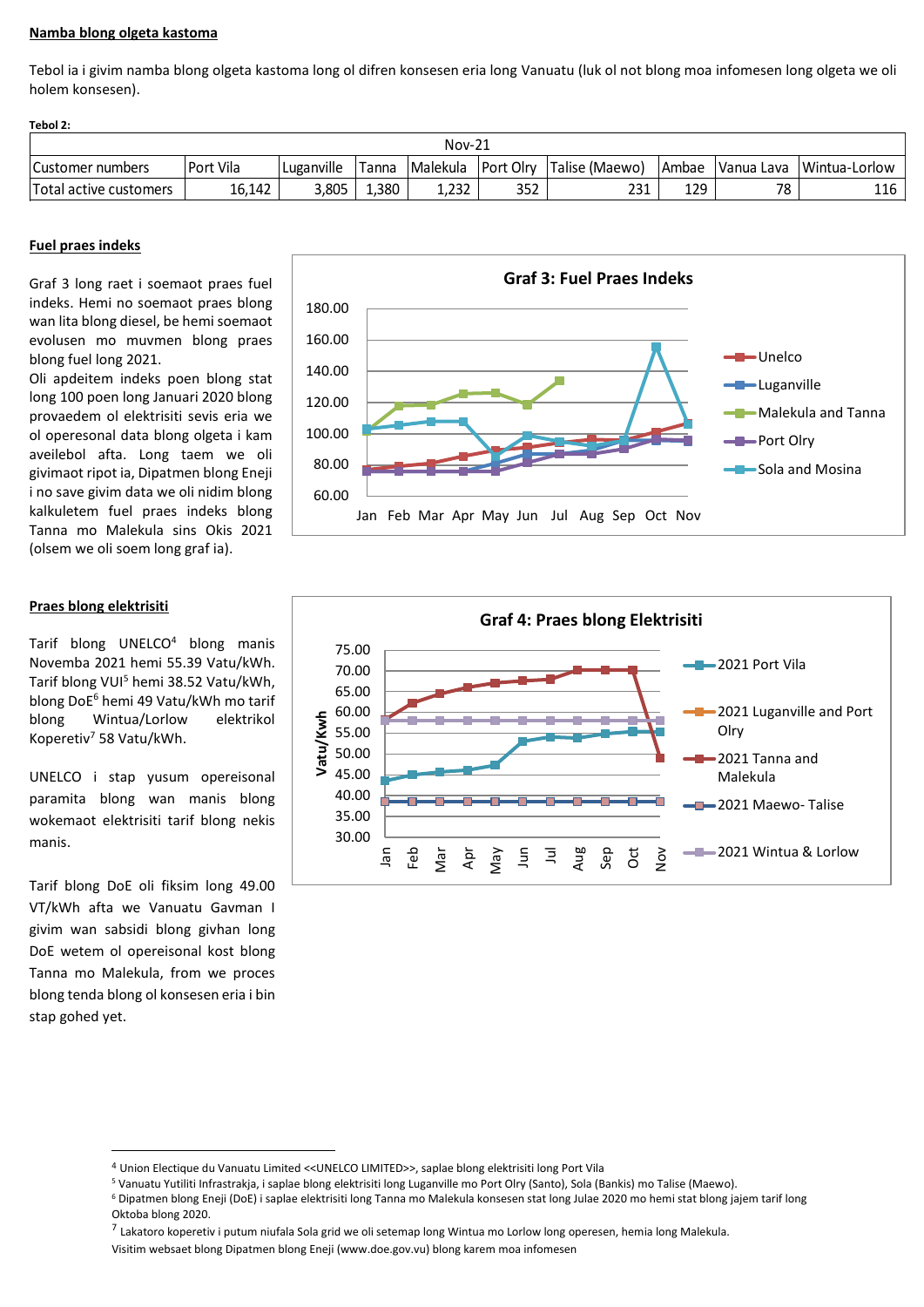# **Totol blong elektrisiti we oli jeneretem mo salem <sup>8</sup> insaed long olgeta konsesen eria.**

Totol blong paoa we oli produsum hemi go antap long 3.16 % bitim las manis mo hemi go antap long 7.0% long semak manis blong las yia.

Totol paoa we oli salem hemi go antap long 6.3 % bitim hemia long las manis mo hemi go antap long 11.2 % long semak manis long 2020.

Olgeta jenis long paoa we oli prodiusum mo salem i dipen fulwan long konsamsen blong elektrisiti insaed long manis.



*Data we oli yusum blong mekem snapshot blong eneji blong evri manis ia hemi no inkludum prodaksen blong elekrisiti aotsaed long wan agrimen o MOU.*



#### *Infomeisen long wok blong Utilities Regulatory Authority (URA)*

URA hemi indipenden ekonomik reguleta blong wota mo elektrisiti sevis long Vanuatu, we i stap insaed long URA Akt namba 11 blong 2007 wetem olgeta amenmen.

Olsem pat blong wok blong hem, Komisen i stap monitarem delivari blong elektrisiti mo wota we olgeta yutiliti kampani oli stap mekem mo pablik sevis, promotem akses mo long tem intres blong olgeta kastoma.

Plis kolem mifala sipos yu gat eni kwesten long (678) 23335 o kam luk mifala long Ofis blong Utilities Regulatory Authority, insaed long eria blong VNPF, Corner Pierre Lamy & Andre Ballande Street, Port Vila, Vanuatu.

**www.ura.gov.vu**

URA hemi glad blong risivim eni tingting o fidbak long olgeta we oli ridim ripot ia. Eni man we hemi ridim ripot ia mo hemi no andastanem gud ripot ia hemi save go long URA blong kasem mo infomesen.

<sup>8</sup> Eneji blong evri manis we oli salem long konsesen blong UNELCO blong mekem ripot blong manis oli estimetem bes long stret pat blong eneji we oli salem kasem totol eneji we oli produsum long semak manis olsem long las yia.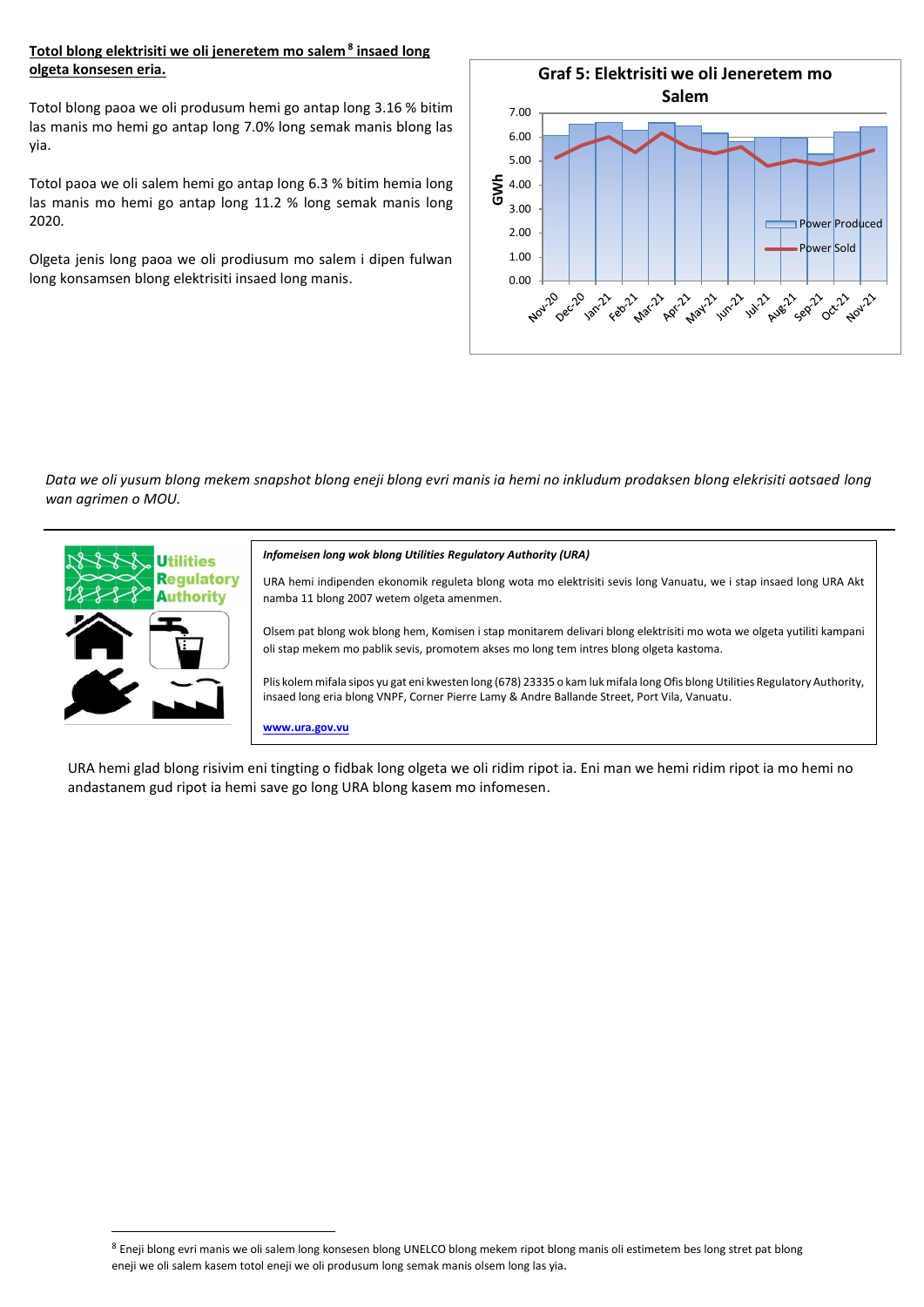

# **APPERÇU MENSUEL DU MARCHÉ DE L'ENERGIE AU VANUATU EN NOVEMBRE 2021**

# **Source d'électricité**

La figure 1 ci-dessous montre les différents types de sources d'énergie utilisées pour produire de l'électricité au Vanuatu au cours du mois de novembre 2021. La source principale d'énergie était la combustion de diesel qui représentait 84,3 % de l'électricité totale produite. Les centrales hydroélectriques de Santo et Maewo (Talise) ont produit 8,4 % de l'électricité, tandis que les panneaux solaires combinés d'Efate, Luganville, Lakatoro et Lenakel ont contribué de 3,9 % et les éoliennes de Devils Point de 3,4 %.



## **Production d'électricité par zone**

La partie supérieure du tableau 1 ci-dessous montre la production totale d'énergie à partir de toutes les sources d'énergie disponibles et la quantité totale de diesel utilisée pour produire de l'électricité dans chaque zone de concession au cours du mois. La partie inférieure du tableau révèle la contribution respective en % des sources de production d'énergie disponibles dans  $chaque zone<sup>1</sup> de concession.$ 

### **Tableau 1:**

| <b>Nov-21</b>         | Port Vila | Luganville | Malekula-Lakatoro | Tanna   | Ambae   | Sola    | Maewo                    | Malekula - Lorlow &<br>Wintua | Port Olry |
|-----------------------|-----------|------------|-------------------|---------|---------|---------|--------------------------|-------------------------------|-----------|
| Total kWh Produced    | 5,148,643 | 1,053,205  | 86,938            | 134,295 | 11.830  | 5,218   | 6,287                    | $\overline{\phantom{a}}$      | 18,927    |
| Litres of diesel used | 1,155,338 | 150,094    | 45,055            | 27,581  | 5,205   | 2,496   | $\overline{\phantom{a}}$ |                               | 7,571     |
| Diesel %              | 91.15%    | 48.24%     | 97.68%            | 97.22%  | 100.00% | 100.00% | 0.00%                    | 0.00%                         | 100.00%   |
| Copra oil %           | 0.00%     | 0.00%      | 0.00%             | 0.00%   | 0.00%   | 0.00%   | 0.00%                    | 0.00%                         | 0.00%     |
| Hydro %               | 0.00%     | 50.98%     | 0.00%             | 0.00%   | 0.00%   | 0.00%   | 100.00%                  | 0.00%                         | 0.00%     |
| Wind %                | 4.18%     | 0.00%      | 0.00%             | 0.00%   | 0.00%   | 0.00%   | 0.00%                    | 0.00%                         | 0.00%     |
| Solar %               | 4.67%     | 0.28%      | 2.32%             | 2.78%   | 0.00%   | 0.00%   | 0.00%                    | N/A                           | 0.00%     |

N/A = N/A = Les données de Mallicolo - Wintua et Lorlow n'étaient pas disponibles au moment de la publication de ce rapport.

### **Production d'énergie renouvelable**

La figure 2, à droite représente la part en % de l'électricité produite à partir de sources d'énergie renouvelables au cours du mois au Vanuatu. Les contributions renouvelables de 2020 peuvent être comparées aux proportions renouvelables depuis le début de l'année 2021. En outre, il donne un aperçu de la situation de la "production<sup>2</sup> d'électricité renouvelable de Vanuatu" par rapport à l'objectif du de la FRNE<sup>3</sup> .



 $^{\rm 1}$  En raison de l'indisponibilité des données du ministère de l'Énergie, les données de Tanna-Lenakel et Malekula-Lakatoro ont été projetées en suivant les tendances du mois de déclaration des années précédentes. Les données de Wintua et Lorlow (exploitées par la coopérative Lakatoro) ont été omises en raison de l'indisponibilité des données et il n'y a pas suffisamment de données sur lesquelles projeter, étant donné qu'il s'agit d'une zone de concession nouvellement établie.

<sup>&</sup>lt;sup>2</sup> Sources d'énergies renouvelables telles que l'huile du coprah, l'énergie hydraulique, solaire et éoliennes.

<sup>3</sup>Feuilles de route nationale pour l'énergie mise à jour 2016-2030. L'objectif d'ici 2020 est de produire 65 % de l'électricité à partir de sources d'énergie renouvelables.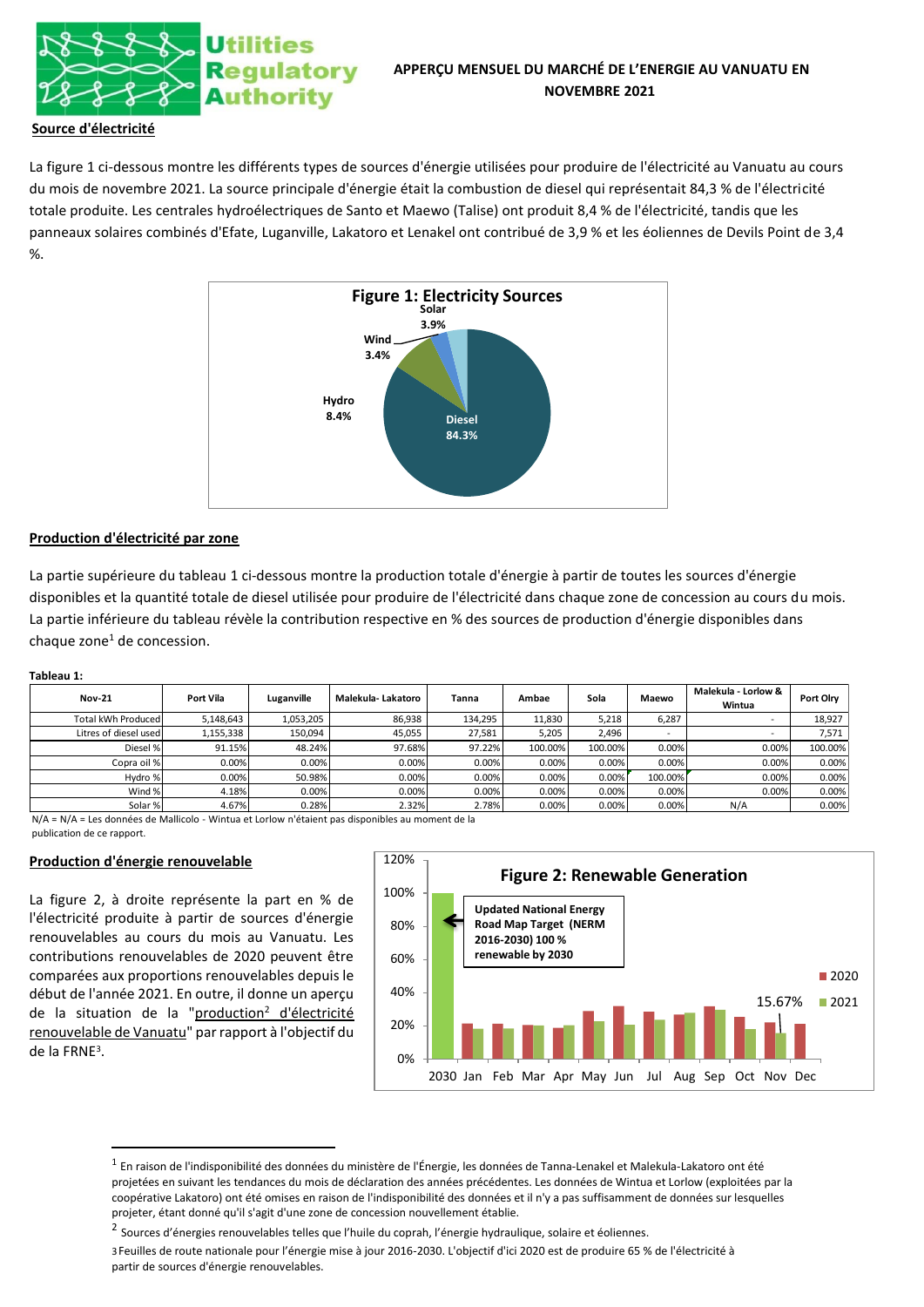# **Nombre de clients**

Le tableau ci-dessous indique le nombre de clients dans les différentes zones de concession au Vanuatu (Voir les notes pour plus d'information concessionnaires).

| Tableau 2:             |           |            |       |            |           |                 |         |            |               |
|------------------------|-----------|------------|-------|------------|-----------|-----------------|---------|------------|---------------|
| $Nov-21$               |           |            |       |            |           |                 |         |            |               |
| Customer numbers       | Port Vila | Luganville | Tanna | l Malekula | Port Olrv | ITalise (Maewo) | l Ambae | Vanua Lava | Wintua-Lorlow |
| Total active customers | 16.142    | 3,805      | ,380  | 1,232      | 352       | 231             | 129     | 78         | 116           |

#### **Indice du coût du carburant**

La figure 3, à droite, indique l'indice du prix du carburant. Il n'indique pas le prix par litre du diesel mais l'évolution ou le mouvement du prix du carburant en 2021. Le point d'indice est calibré pour commencer de 100pt en janvier 2020 afin de tenir compte des zones de service d'électricité dont les données opérationnelles deviennent disponibles par la suite.

Au moment où ce rapport a été publié, le service de l'Énergie n'a pas été en mesure de fournir les données nécessaires pour calculer l'indice du prix du carburant pour Tanna et Mallicolo depuis août 2021 (comme indiqué dans le graphique).



### **Prix de l'électricité**

Le tarif d'UNELCO<sup>4</sup> pour le mois de novembre 2021 est de 55,39 Vatu/kWh. Les tarifs de VUI<sup>5</sup>, du SdE<sup>6</sup> et de la coopérative électrique<sup>7</sup> Wintua/Lorlow pour le même mois sont respectivement de 38,52, 49 et 58 Vatu/kWh.

Les paramètres réels d'exploitation d'UNELCO pour le mois du compte rendu sont généralement utilisés pour calculer le prix de l'électricité pour le mois suivant.

Le prix fixé par le SdE est de 49,00 VT/kWh après qu'une subvention ait été fournie par le gouvernement de Vanuatu pour aider le SdE à couvrir les coûts opérationnels de Tanna et Mallicolo, étant donné que le processus d'appel d'offres pour les zones de concession était toujours en cours.



<sup>4</sup> La Société Union électrique du Vanuatu (UNELCO LIMITED) offre des services d'électricité à Port-Vila, Mallicolo et Tanna.

<sup>&</sup>lt;sup>5</sup> Vanuatu Utilities Infrastructure supplies electricity in Luganville and Port Olry (Santo), Sola (Banks) and Talise (Maewo).

<sup>&</sup>lt;sup>6</sup> Secteur de lÉnergie fournit de lélectricite dans les concessions de Tanna et Malicolo depuis Juillet 2020 et a commencé a facturer des tariffs en Octobre 2020.

<sup>&</sup>lt;sup>7</sup> Lakatoro cooperative is operating the newly established Solar grid at Wintua and Lorlow in Malekula. For more information visit the Department of Energy's website (www.doe.gov.vu)